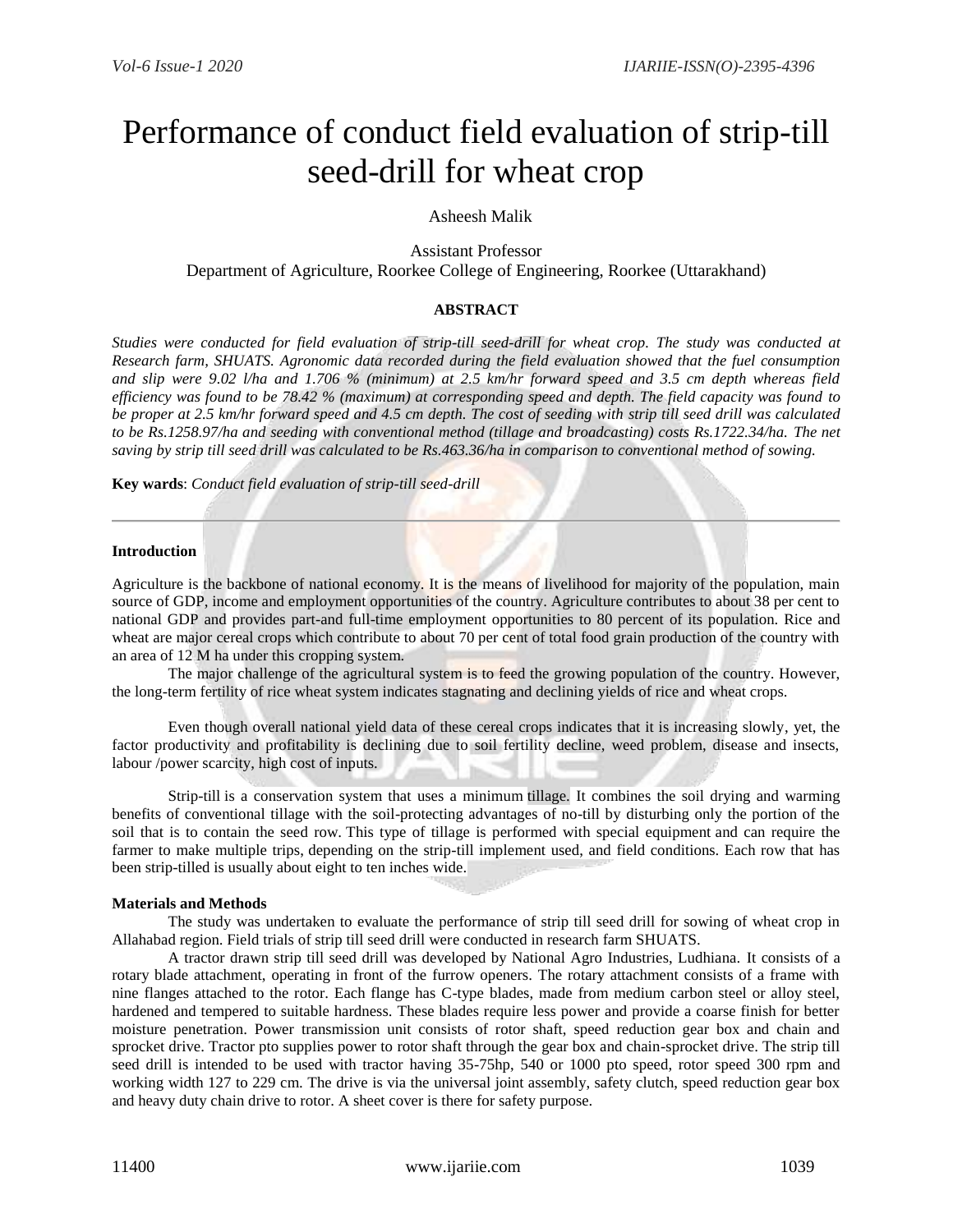The strip till seed drill also consists of a seed box and fertilizer box for placement of seeds and fertilizer at proper depth. The frame of seed box is made up of angle iron. All the parts are connected to the frame whereas furrow openers are suspended below its back. The seed box is made of galvanized iron or sheet metal. A power driven agitator is provided to check the seed from bridging over as they fall out. The seed box consists of fluted feed mechanism to drop desired amount of seed on the ground with uniform distribution pattern. It consists of fluted roller, feed cut-off and adjustable gate for different size of grains. The flutted roller carries grooves throughout the periphery. As it rotates, the grooves of upper part comes down with seeds, and deliver then into the seed tube, from where it goes to boot and then to the furrow opened by the furrow opener. The seed rate is adjusted by varying the exposed part of roller inside the cup feed with the help of adjustable lever.

The performance of seed drill varies with the condition of field, machine and operator. Therefore, the conditions of test are stated below:

# **Condition of field:**

Moist soil

#### **Condition of seed:**

Name and variety of seed: wheat, PBW 343

## **Condition of machine and operator:**

- Source of power 35hp tractor
- Adjustment of working parts of machine adjustment for seed rate@ 100 kg/ha
- Travelling speed: 2.5 km/hr, 3 km/hr, 3.5 km/hr

For conducting experiment, the machine was operated at different speed and depth and for each operation dependent variable such as effective field capacity, field efficiency, fuel consumption and wheel slippage were recorded.Experiments were repeated for three different speed and depth of operation and their corresponding values were recorded.

#### **Field capacity and field efficiency:**

The effective field capacity is calculated by recording the actual area covered by the implement, based on its total time consumed and its width.

**Efc =**  + **............(1)**

Theoretical field capacity is rate of field coverage of the implement, based on 100% of time at rated speed and covering 100% of its rated width.

 $Tfc = \frac{W \times S}{4.2}$ **...........(2)**

Field Efficiency is the ratio of effective field capacity to theoretical field capacity, expressed in %.

$$
\mathbf{Ef} = \frac{Efc}{Tfc}
$$
........(3)

where,

 $Efc = Effective field capacity, ha/hr$ 

Tfc = Theoretical field capacity, ha/hr

 $Ef = Field$  efficiency, %

 $A = Area covered$ , ha

 $TP = Productive time, hr$ 

 $T1 =$  Non productive time, hr

 $W =$  Effective working width, m

 $S =$  Speed of operation, km/hr

#### **Fuel consumption:**

It is a dependent variable that directly shows the economy of the operation with different speed and depth. It was measured by top-up method. The tank is filled to full capacity before and after the test. Amount of refilling after the test is the fuel consumption for the test.

#### **Wheel Slippage:**

Wheel slippage is also called speed reduction. Due to moisture present in the soil, wheel slippage occurs. Wheel slippage is an important parameter which influences field capacity.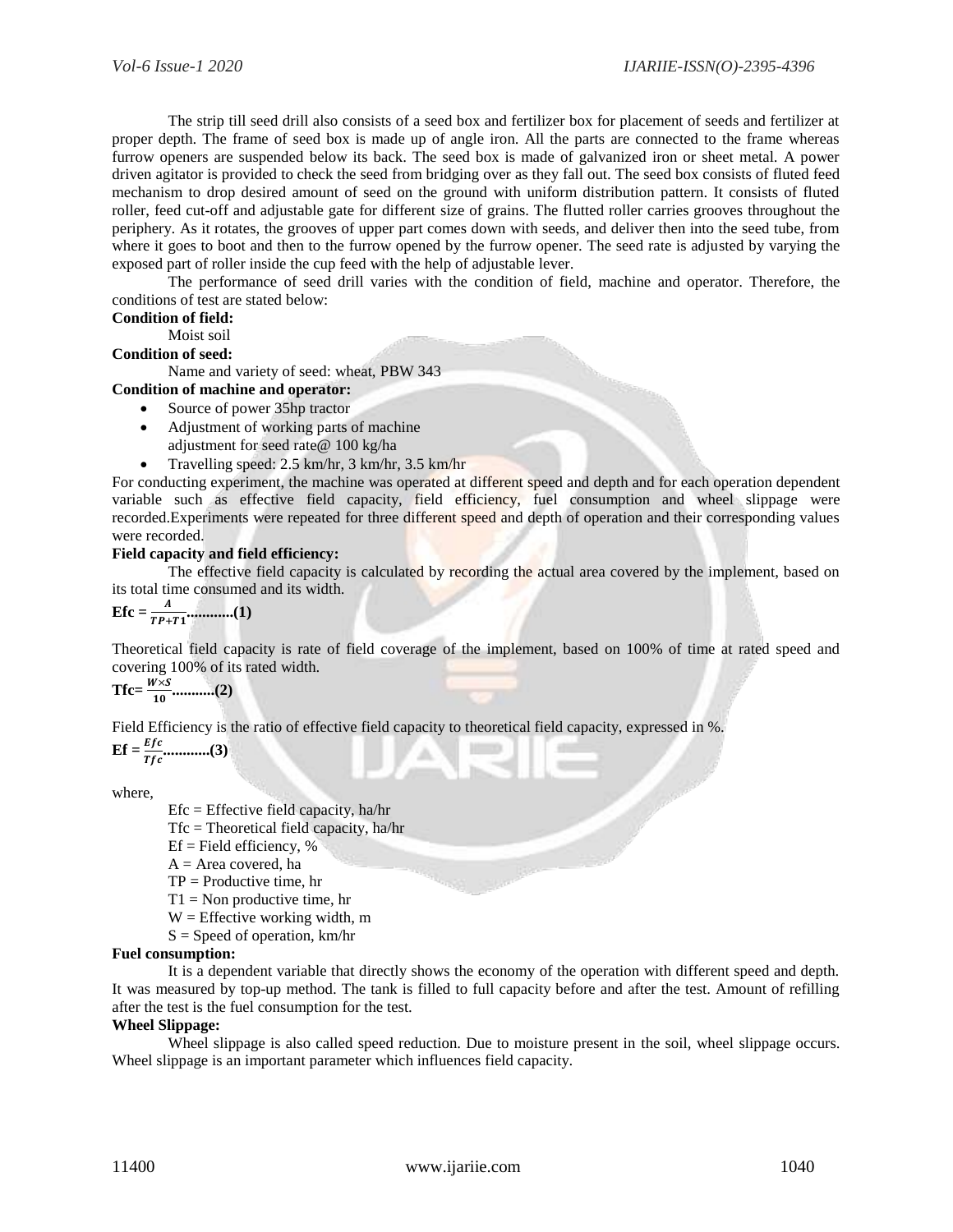To calculate wheel slip, a mark on the rear wheel of the tractor was put to count the number of revolution. The revolutions covered by the tractor rear wheel in 25mdistance was counted and time taken by the tractor to cover 25m distance was measured using a stop watch and hence, wheel slip was calculated by using the formula given below:

$$
S(0/6) = (1 - \frac{v_a}{v_t}) \dots \dots \dots (4)
$$

where,

 $S=$  Wheel slip  $(\%)$ 

 $v_a$  = Actual speed of travel (km/hr)

 $v_t$  = Theoretical speed (km/hr)

#### **Depth of operation:**

The depth of sowing was measured at different location with the help of scale and average was taken.

#### **Speed of operation:**

To calculate speed of operation, two poles 20 m apart were placed approximately in the middle of test run. The speed was calculated from the time required for the machine to travel the distance of 20 m.

#### **Time required:**

Total time for each operation and time required in turning was recorded in each operation with the help of stop watch and after completion, total time lost in turning and total time of operation was calculated.

- To study the performance evaluation of strip till see drill, the variables under study are classified as:
- Independent variables
- Dependent variables

## **Independent variables:**

Forward speeds, depth of sowing were taken as independent variables.

Levels of independent variables under study:

Forward speed  $(km/hr)$ :  $S1 = 2.5km/hr$ ,  $S2 = 3km/hr$ ,  $S3 = 3.5km/hr$ .

Depth of sowing (cm):  $D1=3.5cm$ ,  $D2 = 4.5cm$ ,  $D3 = 5.5cm$ 

#### **Dependent variables:**

Effective field capacity, field efficiency, fuel consumption & wheel slippage were taken as dependent variables.

## **Result and Discussion**

This chapter deals with the result of performance evaluation of strip till seed drill obtained during the field tests. The experiments were conducted in the field to evaluate the performance of strip till seed drill. The results obtained have been analyzed and discussed under the following headings:

The performance of the strip till seed drill has been explained as under the following sub heads:

- Speed of operation
- Depth of sowing
- Effective field capacity
- Field efficiency
- Fuel consumption
- Wheel slippage
- Labour requirements
- Cost of operation

#### **Speed of operation:**

The speed of operation was considered as an independent variable to see its effect on various performance parameters like field capacity, field efficiency etc. of. Three speed of operation of strip till seed drillweremeasured and taken as 2.5, 3 and 3.5 km/hr.

#### **Depth of sowing:**

The depth of sowing was also considered as an independent variable. Three depths of sowing were measured and taken as 3.5cm, 4.5cm and 5.5cmto see its effect on various performance parameters like field capacity, field efficiency, fuel consumption and wheel slippage and its interaction with speed on the following parameters.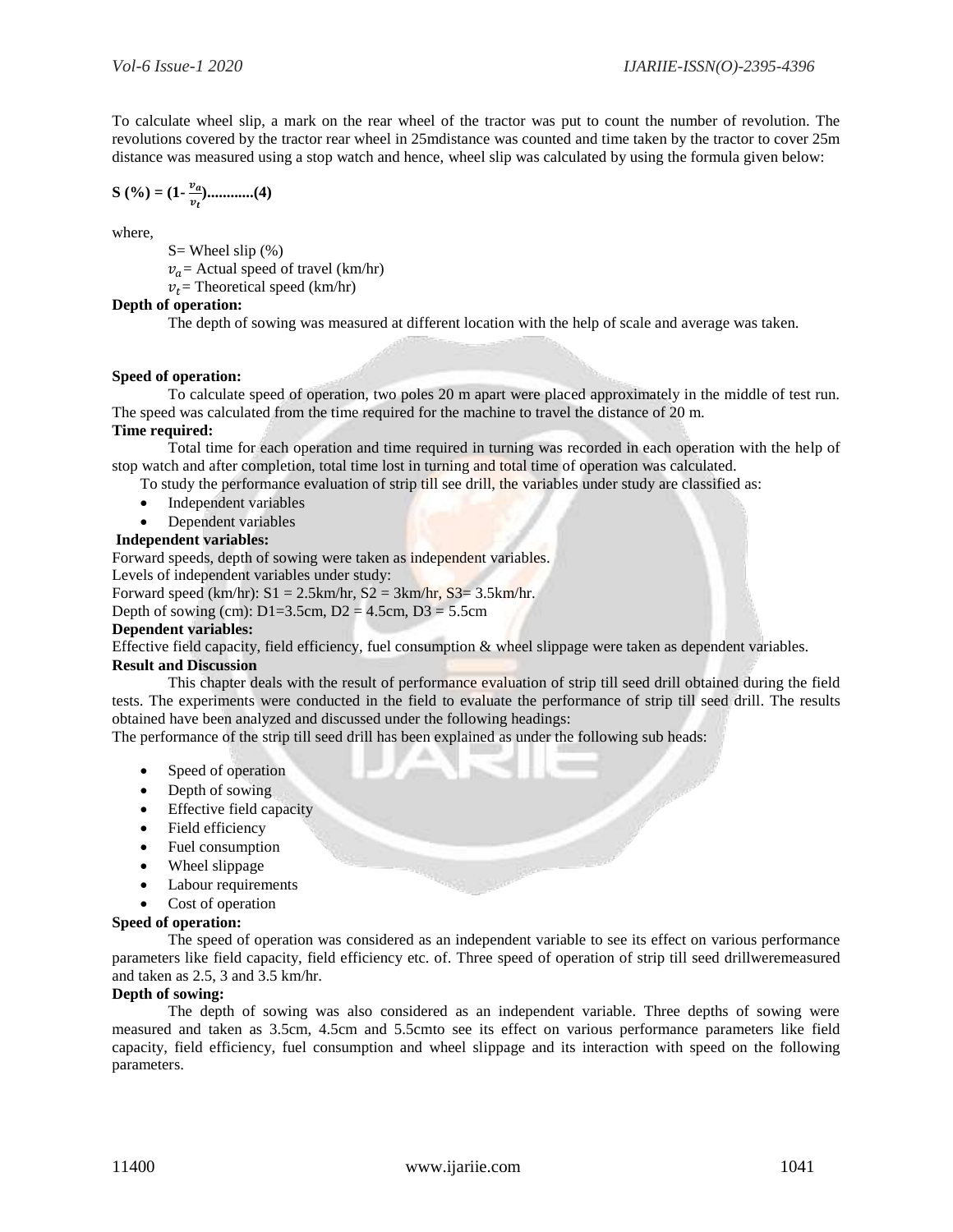#### **Effective Field capacity:**

The effective field capacity obtained at three different forward speeds and depths of sowing is given in table 4.5, 4.6 and 4.7.The effective field capacity was found to be 0.45 ha/hr (maximum) at forward speed of 3.5 km/hr and 4.5 cm depth of sowing and 0.383 ha/hr (minimum) at 2.5 km/hr forward speed and 4.5 cm depth. Since, effective field capacity depends upon time and as the depth increases, more time is required for sowing and hence, it decreases.





The effect of speed and depth was also statistically analysed using ANOVA technique. The speed independently affected the field capacity (with  $F_{calculated}$  higher than  $F_{tabulated}$  at  $p=0.05$ ) but there was no significant effect of depth on field capacity.

| <b>Source of Variation</b> | <b>SS</b> | $\sim$ $\sim$ $\sim$ $\sim$ $\sim$ $\sim$ $\sim$ $\sim$<br>Df | <b>MS</b> | $\mathbf{F}$ | <b>P-value</b> | <b>F</b> critical |
|----------------------------|-----------|---------------------------------------------------------------|-----------|--------------|----------------|-------------------|
| <b>Speed</b>               | 0.010     | 2                                                             | 0.005     | $22.47*$     | 1.28E-05       | 3.554             |
| Depth                      | 0.001     | 2                                                             | 0.001     | 1.264        | 0.306          | 3.554             |
| <b>Interaction</b>         | 0.001     | 4                                                             | 7.66E-05  | 0.319        | 0.861          | 2.927             |
| Within                     | 0.004     | 18                                                            | 0.001     |              |                |                   |
| <b>Total</b>               | 0.016     | 26                                                            |           |              |                |                   |

\* Significant value

**Field efficiency:**

The data for field efficiency ofstrip till seed drill is given in the table 4.5, 4.6 and 4.7. It is found to be 78.42% (maximum) at 2.5 km/hr speed and 3.5 cm depth of sowing and 57.69% (minimum) at 3.5 km/hr speed and 5.5 cm depth i.e. field efficiency of strip till seed drill decreases with increase in speed and depth. This is obviously due to the reason that the large amount of time is lost in sowing as the depth increases.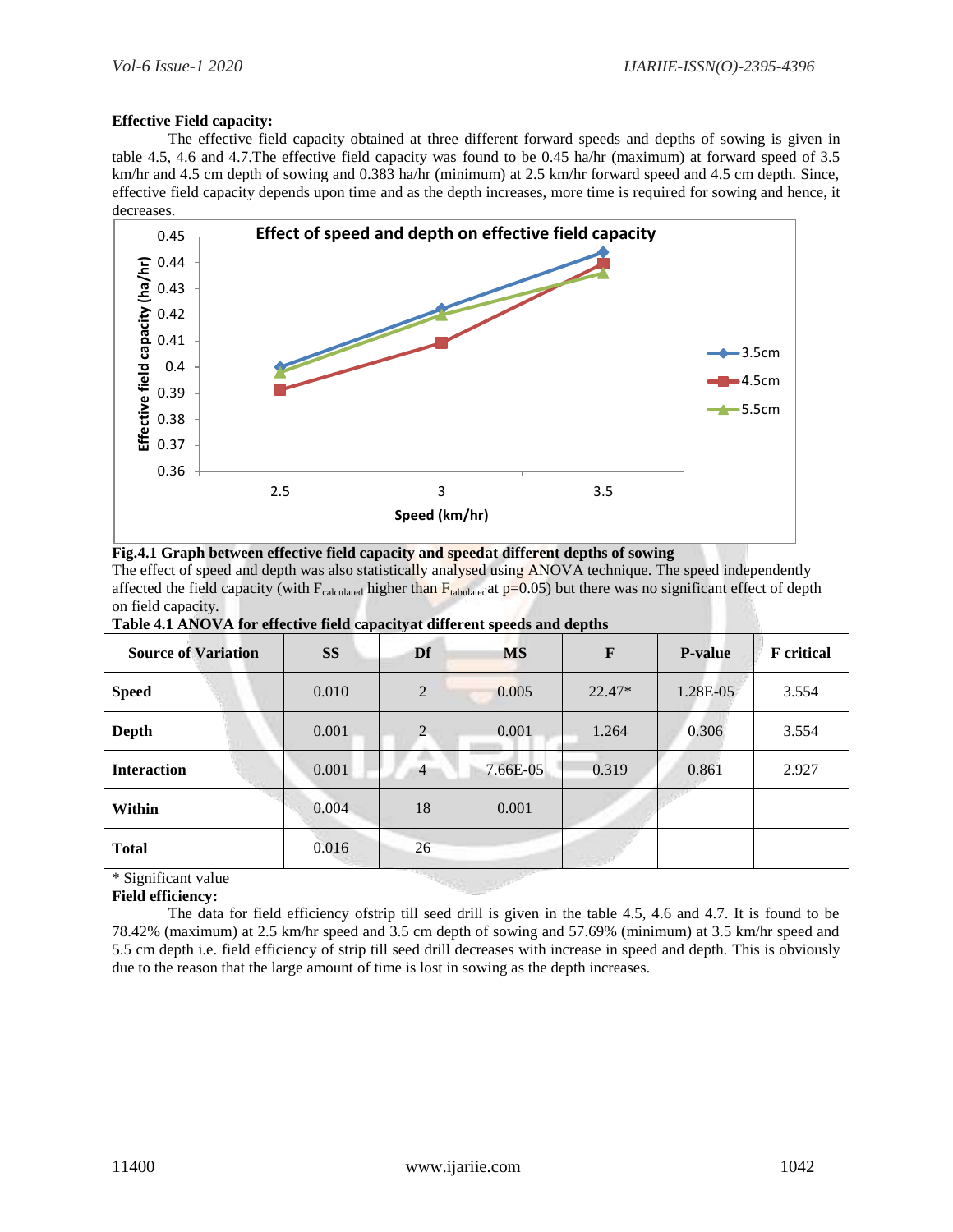

#### **Fig.4.2 Graph between field efficiency and speed at different depths of sowing**

The effect of speed and depth was statistically analysed using ANOVA technique**.** The speed independently affected the field efficiency (with  $F_{calculated}$  higher than  $F_{tabulated}$ at p=0.05)but there was no significant effect of depth on field efficiency.

| <b>Source of Variation</b> | <b>SS</b> | Df             | <b>MS</b> | F       | <b>P-value</b> | <b>F</b> critical |
|----------------------------|-----------|----------------|-----------|---------|----------------|-------------------|
| <b>Speed</b>               | 1271.365  | $\overline{2}$ | 635.683   | 96.075* | 2.48E-10       | 3.554             |
| <b>Depth</b>               | 16.033    | $\overline{2}$ | 8.017     | 1.212   | 0.321          | 3.554             |
| <b>Interaction</b>         | 8.044     | $\overline{4}$ | 2.011     | 0.304   | 0.871          | 2.927             |
| Within                     | 119.096   | 18             | 6.616     |         |                |                   |
| <b>Total</b>               | 1414.54   | 26             |           |         |                |                   |
| $\&$ Cianificant value     |           |                |           |         |                |                   |

|  | Table 4.2 ANOVA for field efficiencyat different speeds and depths |  |  |
|--|--------------------------------------------------------------------|--|--|
|--|--------------------------------------------------------------------|--|--|

Significant value

# **Fuel consumption**

 From the data given in the table 4.5, 4.6 and 4.7, fuel consumption was recorded to be 9.02 l/ha (minimum) at operating speed of 2.5 km/hr and 3.5 cm depth. However, the maximum fuel consumption was recorded to be 12.8 l/ha (maximum) at operating speed of 3.5 km/hr and 5.5 cm depth. This is due to the reason that as the speed and depth increased, more time was consumed in sowing. Hence, more fuel was consumed.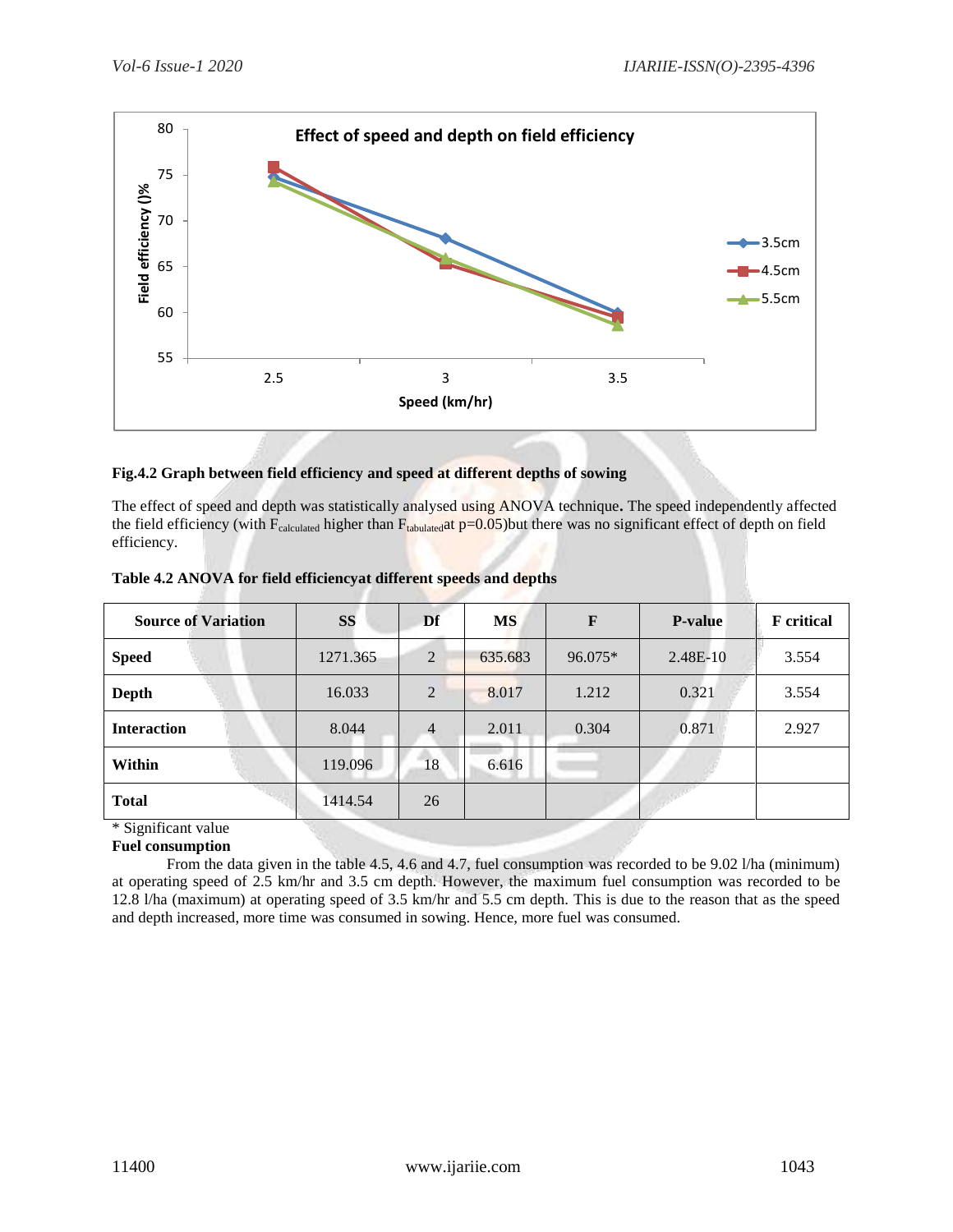

**Fig.4.4 Graph between fuel consumption and speed at different depths of sowing**

The effect of speed and depth was statistically analysed using ANOVA technique**.** The speed and depth independently affected fuel consumption (with  $F_{calculated}$  higher than  $F_{tabulated}$ at p=0.05).Also,there was significant effect of the interaction of speed and depth on fuel consumption.

| <b>Source of Variation</b>                                                    | <b>SS</b> | Df | <b>MS</b> | F         | <b>P-value</b> | <b>F</b> critical |
|-------------------------------------------------------------------------------|-----------|----|-----------|-----------|----------------|-------------------|
| <b>Speed</b>                                                                  | 4.204     |    | 2.102     | 765.842*  | 3.85E-18       | 3.554             |
| Depth                                                                         | 30.182    | 2  | 15.091    | 5498.773* | 8.31E-26       | 3.554             |
| <b>Interaction</b>                                                            | 0.314     |    | 0.079     | 28.642*   | 1.38E-07       | 2.927             |
| Within                                                                        | 0.0494    | 18 | 0.003     |           |                |                   |
| <b>Total</b>                                                                  | 34.7496   | 26 |           |           |                |                   |
| $\mathbf{a}$ .<br>$\cdot$ $\sim$<br>$\sim$ $\sim$ $\sim$ $\sim$ $\sim$ $\sim$ |           |    |           |           |                |                   |

| Table 4.3 ANOVA for fuel consumptionat different speeds and depths |  |  |  |  |
|--------------------------------------------------------------------|--|--|--|--|
|--------------------------------------------------------------------|--|--|--|--|

\* Significant value

**Wheel slippage:**

 The data for wheel slippage is given in the table 4.5, 4.6 and 4.7for different speed and depth. Wheel slippage was found to be 1.709% (minimum) at 2.5 km/hr and 3.5 cm depth of sowing and 8.52% (maximum) at 3.5 km/hr forward speed and 5.5cm depth. As the depth of sowing and speed increased, the number of revolutions of rear wheel increased to cover same field and more time was consumed in sowing. Therefore, wheel slippage increased.



**Fig.4.4 Graph between wheel slip and speed at different depths of sowing**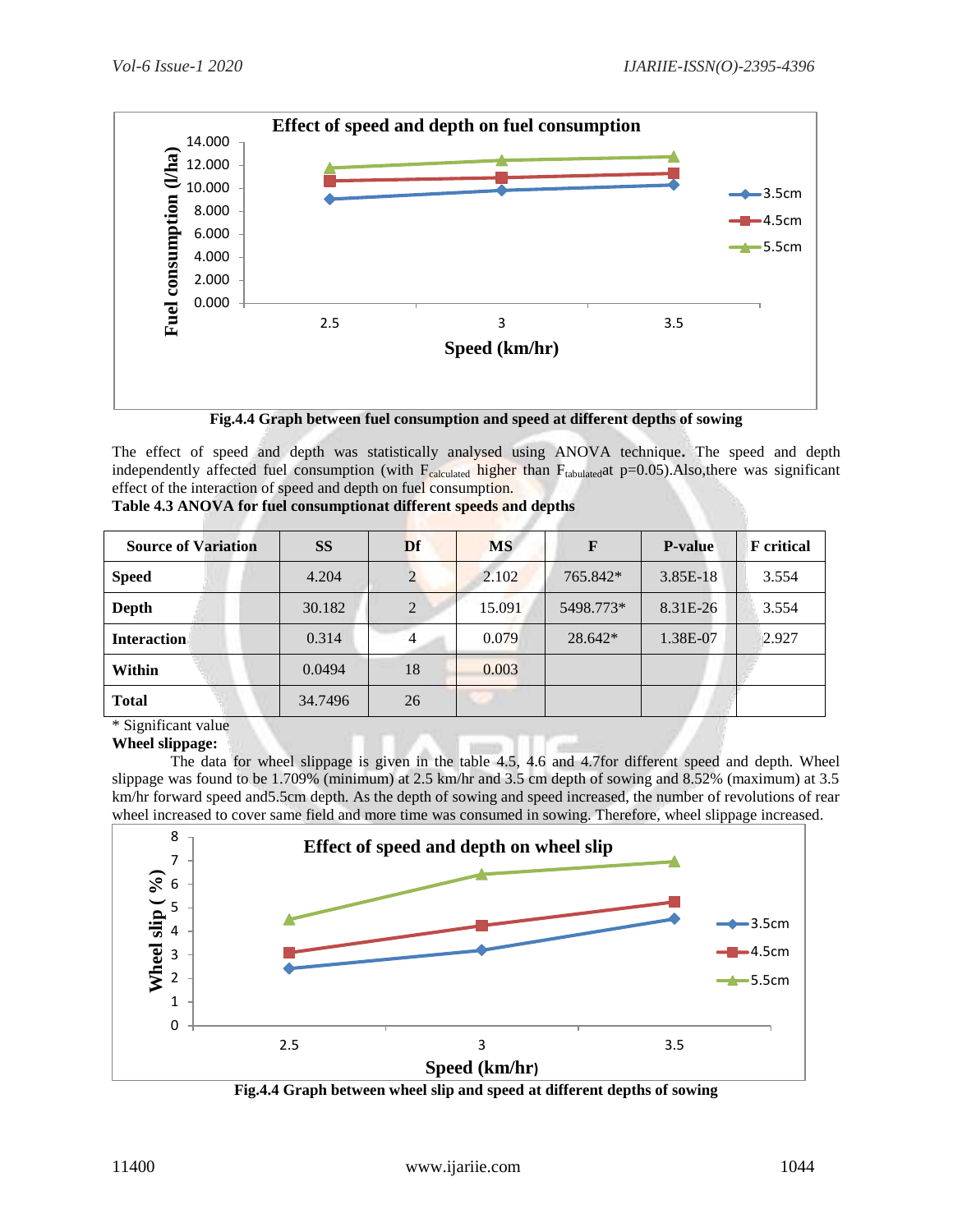The effect of speed and depth was statistically analysed using ANOVA technique**.** The speed and depth independently affected wheel slip (with  $F_{calculated}$  higher than  $F_{tabulated}$ at p=0.05) but there was no significant effect of the interaction of speed and depth on wheel slip.

## **Table 4.4 ANOVA for wheel slip at different speeds and depths**

| <b>Source of Variation</b> | SS     | Df             | MS     | F         | <b>P-value</b> | <b>F</b> critical |
|----------------------------|--------|----------------|--------|-----------|----------------|-------------------|
| <b>Speed</b>               | 22.828 | 2              | 11.414 | $7.764*$  | 0.0037         | 3.555             |
| Depth                      | 31.387 | 2              | 15.694 | $10.675*$ | 0.0009         | 3.555             |
| <b>Interaction</b>         | 1.063  | $\overline{4}$ | 0.266  | 0.181     | 0.9454         | 2.928             |
| Within                     | 26.463 | 18             | 1.470  |           |                |                   |
| <b>Total</b>               | 81.742 | 26             |        |           |                |                   |

\* Significant value

| S.No. | <b>Speed</b><br>(km/hr) | <b>Depth</b><br>(cm) | <b>Theoretical</b><br><b>Field Capacity</b><br>(ha/hr) | <b>Effective</b><br><b>Field</b><br><b>Capacity</b><br>(ha/hr) | <b>Field</b><br><b>Efficiency</b><br>(%) | Wheel<br><b>Slippage</b><br>(%) | <b>Fuel</b><br><b>Consumption</b><br>(l/ha) |
|-------|-------------------------|----------------------|--------------------------------------------------------|----------------------------------------------------------------|------------------------------------------|---------------------------------|---------------------------------------------|
| 1.    | 2.5                     | 3.5                  | 0.512                                                  | 0.400                                                          | 78.12                                    | 2.429                           | 9.09                                        |
| 2.    | 3                       | 3.5                  | 0.615                                                  | 0.419                                                          | 68.05                                    | 2.462                           | 9.86                                        |
| 3.    | 3.5                     | 3.5                  | 0.727                                                  | 0.429                                                          | 58.98                                    | 3.672                           | 10.25                                       |
| 4.    | 2.5                     | 4.5                  | 0.516                                                  | 0.391                                                          | 75.83                                    | 3.111                           | 10.74                                       |
| 5.    | 3                       | 4.5                  | 0.632                                                  | 0.409                                                          | 64.73                                    | 5.063                           | 10.90                                       |
| 6.    | 3.5                     | 4.5                  | 0.746                                                  | 0.450                                                          | 60.32                                    | 6.174                           | 11.29                                       |
| 7.    | 2.5                     | 5.5                  | 0.524                                                  | 0.412                                                          | 74.06                                    | 4.597                           | 11.74                                       |
| 8.    | $\overline{3}$          | 5.5                  | 0.644                                                  | 0.423                                                          | 69.84                                    | 6.880                           | 12.40                                       |
| 9.    | 3.5                     | 5.5                  | 0.750                                                  | 0.434                                                          | 63.19                                    | 6.621                           | 12.68                                       |

**MEASUREMENTS FOR STRIP TILL SEED DRILL Table 4.5 REPLICATION-1**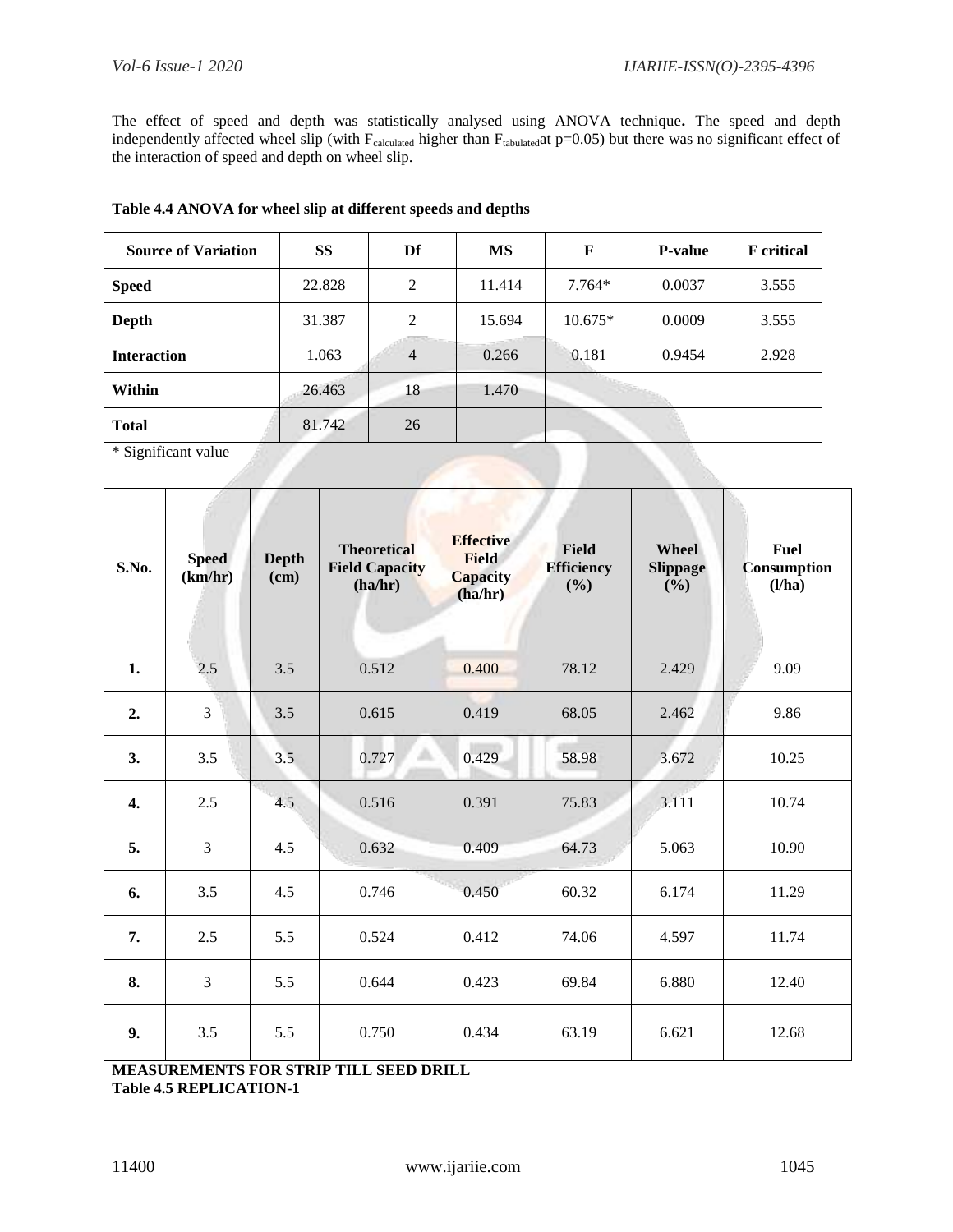| S.No.            | <b>Speed</b><br>(km/hr) | <b>Depth</b><br>(cm) | <b>Theoretical</b><br><b>Field Capacity</b><br>(ha/hr) | <b>Effective</b><br>Field<br>Capacity<br>(ha/hr) | Field<br><b>Efficiency</b><br>(%) | Wheel<br><b>Slippage</b><br>$(\%)$ | Fuel<br><b>Consumption</b><br>(l/ha) |
|------------------|-------------------------|----------------------|--------------------------------------------------------|--------------------------------------------------|-----------------------------------|------------------------------------|--------------------------------------|
| 1.               | 2.5                     | 3.5                  | 0.516                                                  | 0.391                                            | 75.83                             | 3.111                              | 9.02                                 |
| $\overline{2}$ . | 3                       | 3.5                  | 0.631                                                  | 0.419                                            | 66.35                             | 4.901                              | 9.75                                 |
| 3.               | 3.5                     | 3.5                  | 0.743                                                  | 0.429                                            | 57.69                             | 5.766                              | 10.30                                |
| 4.               | 2.5                     | 4.5                  | 0.520                                                  | 0.383                                            | 73.72                             | 3.784                              | 10.54                                |
| 5.               | 3                       | 4.5                  | 0.633                                                  | 0.400                                            | 63.19                             | 5.217                              | 10.95                                |
| 6.               | 3.5                     | 4.5                  | 0.741                                                  | 0.419                                            | 56.47                             | 5.575                              | 11.32                                |
| 7.               | 2.5                     | 5.5                  | 0.531                                                  | 0.391                                            | 73.69                             | 5.802                              | 11.78                                |
| 8.               | 3                       | 5.5                  | 0.647                                                  | 0.409                                            | 63.26                             | 7.323                              | 12.43                                |
| 9.               | 3.5                     | 5.5                  | 0.765                                                  | 0.442                                            | 60.32                             | 8.520                              | 12.75                                |

# **Table 4.6 REPLICATION-2**

**Table 4.7 REPLICATION-3**

| S.No. | <b>Speed</b><br>(km/hr) | <b>Depth</b><br>(cm) | <b>Theoretical</b><br><b>Field Capacity</b><br>(ha/hr) | <b>Effective</b><br>Field<br>Capacity<br>(ha/hr) | <b>Field</b><br><b>Efficiency</b><br>(%) | Wheel<br><b>Slippage</b><br>(%) | <b>Fuel</b><br><b>Consumption</b><br>(l/ha) |
|-------|-------------------------|----------------------|--------------------------------------------------------|--------------------------------------------------|------------------------------------------|---------------------------------|---------------------------------------------|
| 1.    | 2.5                     | 3.5                  | 0.509                                                  | 0.409                                            | 78.42                                    | 1.706                           | 9.05                                        |
| 2.    | 3                       | 3.5                  | 0.614                                                  | 0.429                                            | 69.84                                    | 2.224                           | 9.80                                        |
| 3.    | 3.5                     | 3.5                  | 0.730                                                  | 0.462                                            | 63.18                                    | 4.164                           | 10.34                                       |
| 4.    | 2.5                     | 4.5                  | 0.512                                                  | 0.400                                            | 78.05                                    | 2.429                           | 10.65                                       |
| 5.    | 3                       | 4.5                  | 0.615                                                  | 0.419                                            | 68.04                                    | 2.462                           | 10.92                                       |
| 6.    | 3.5                     | 4.5                  | 0.729                                                  | 0.450                                            | 61.71                                    | 3.992                           | 11.30                                       |
| 7.    | 2.5                     | 5.5                  | 0.516                                                  | 0.391                                            | 75.82                                    | 3.111                           | 11.77                                       |
| 8.    | 3                       | 5.5                  | 0.632                                                  | 0.409                                            | 64.73                                    | 5.063                           | 12.45                                       |
| 9.    | 3.5                     | 5.5                  | 0.743                                                  | 0.429                                            | 57.69                                    | 5.766                           | 12.80                                       |

# **REFERENCES**

**Afzalinia***et al.* **(2006)** Performance evaluation of common grain drills in Iran. Agri Research Center of Fars Province, P.O. Box 73415-111, Zarghan, Shiraz, Iran.